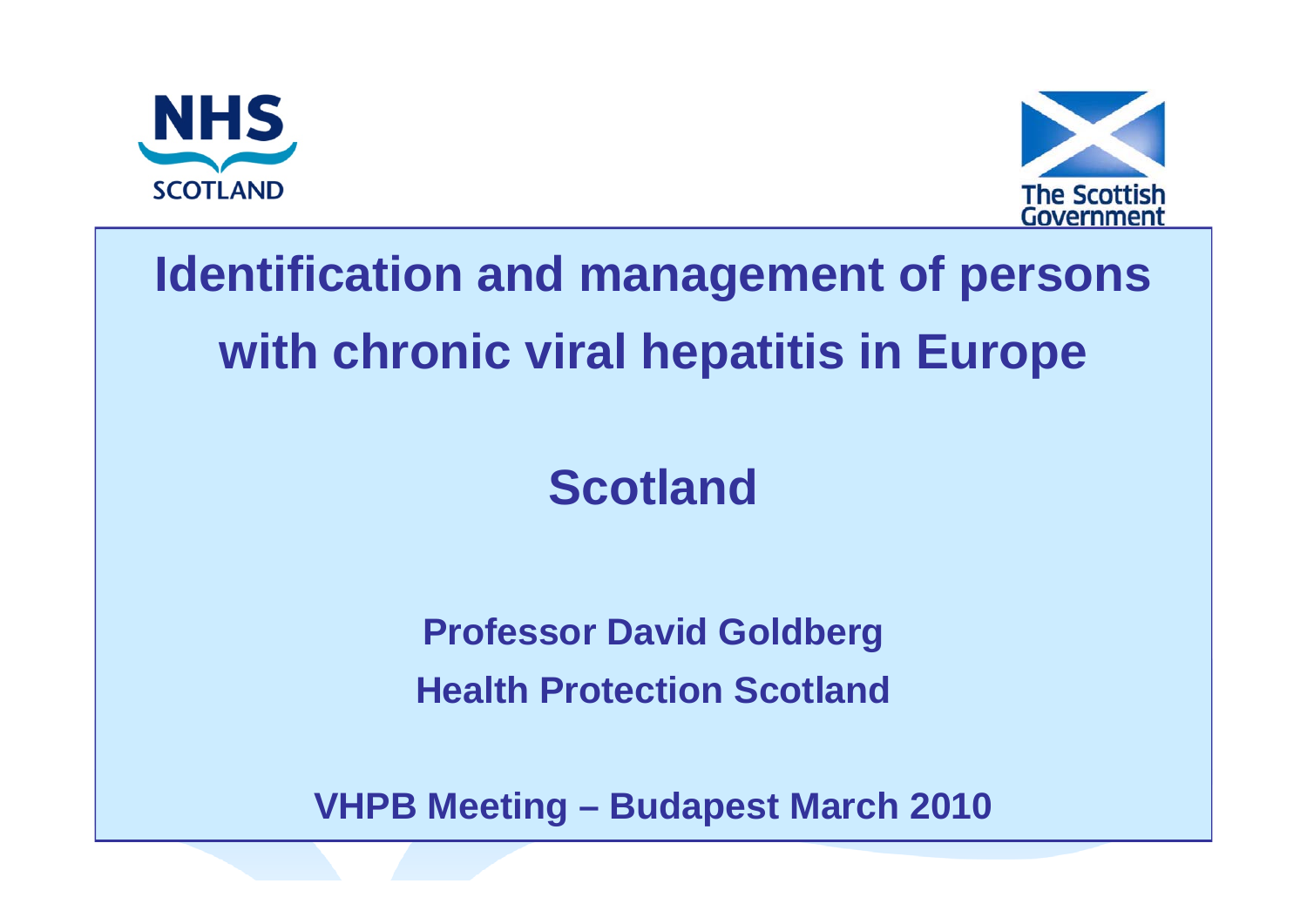# **Burden of Disease**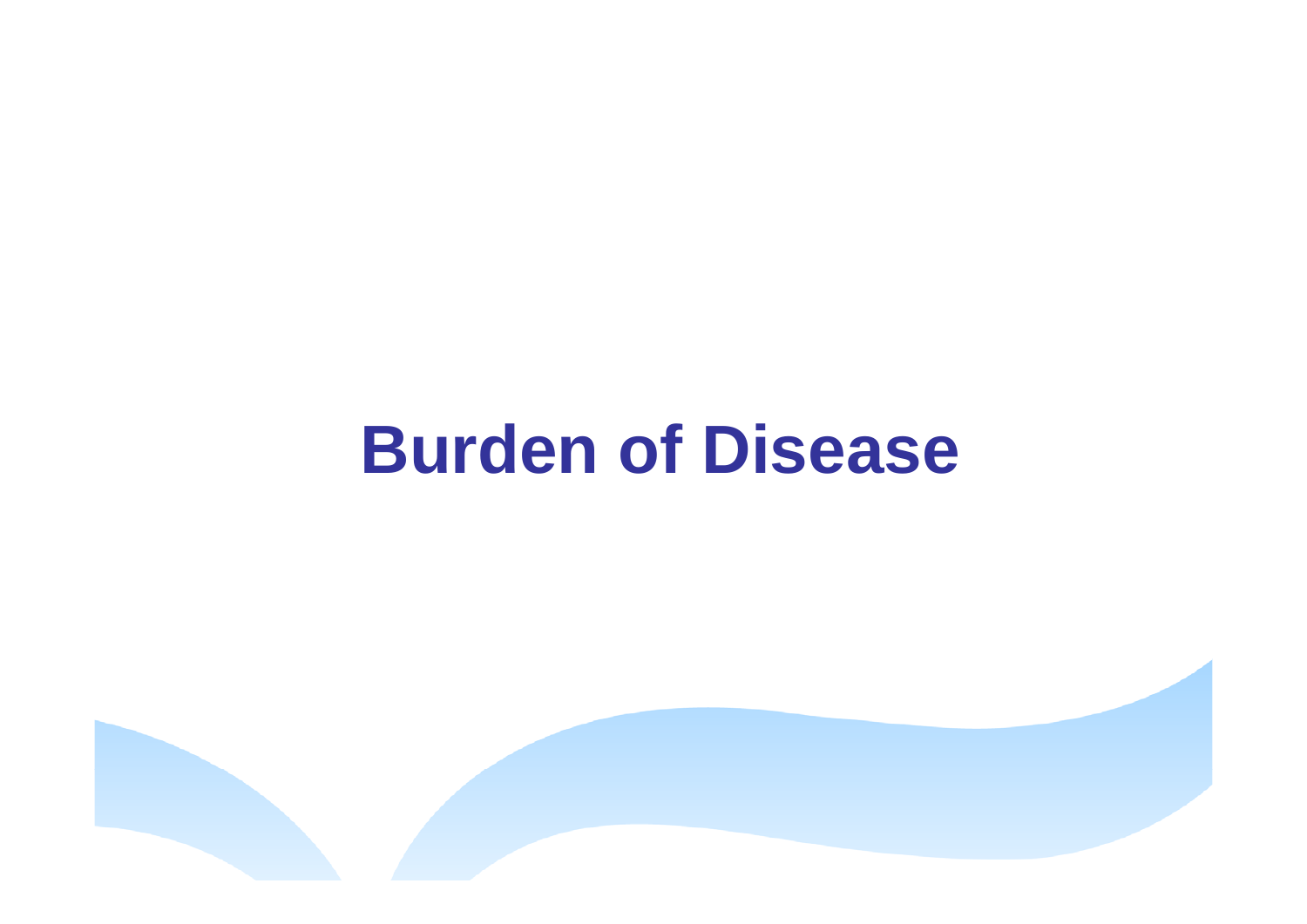#### **Hepatitis C epidemiological landscape (estimates): Scotland 2006**

**People with chronic infection**

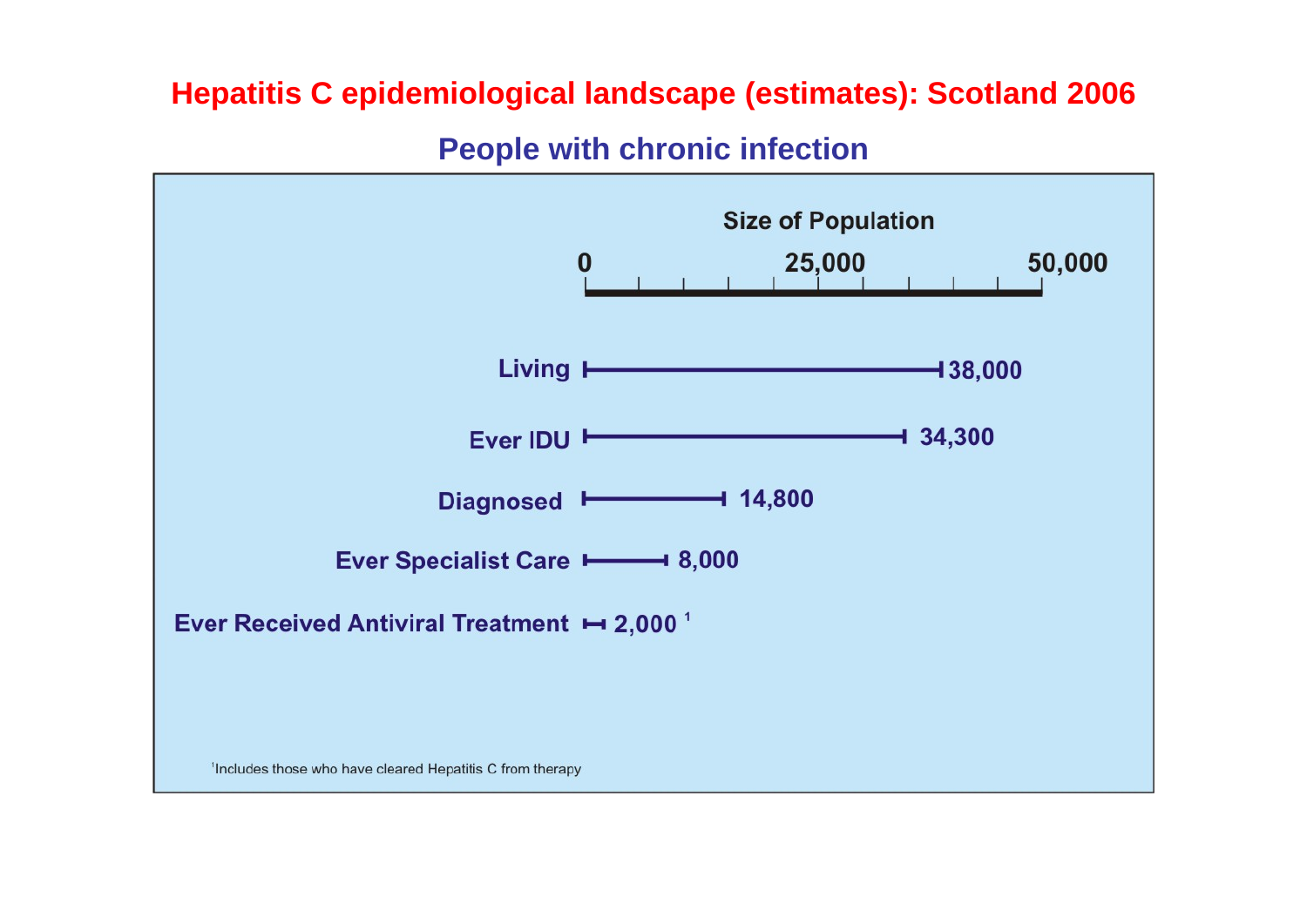Annual number of (a) first-time hospital admissions and (b) hospital bed-days associated with ESLD and HCC among persons diagnosed with HCV in Scotland, 1996-2008



Hospitalisations were defined as associated with ESLD if the primary/secondary diagnosis was either ascites, hepatic encephalopathy/failure, HCC or varices.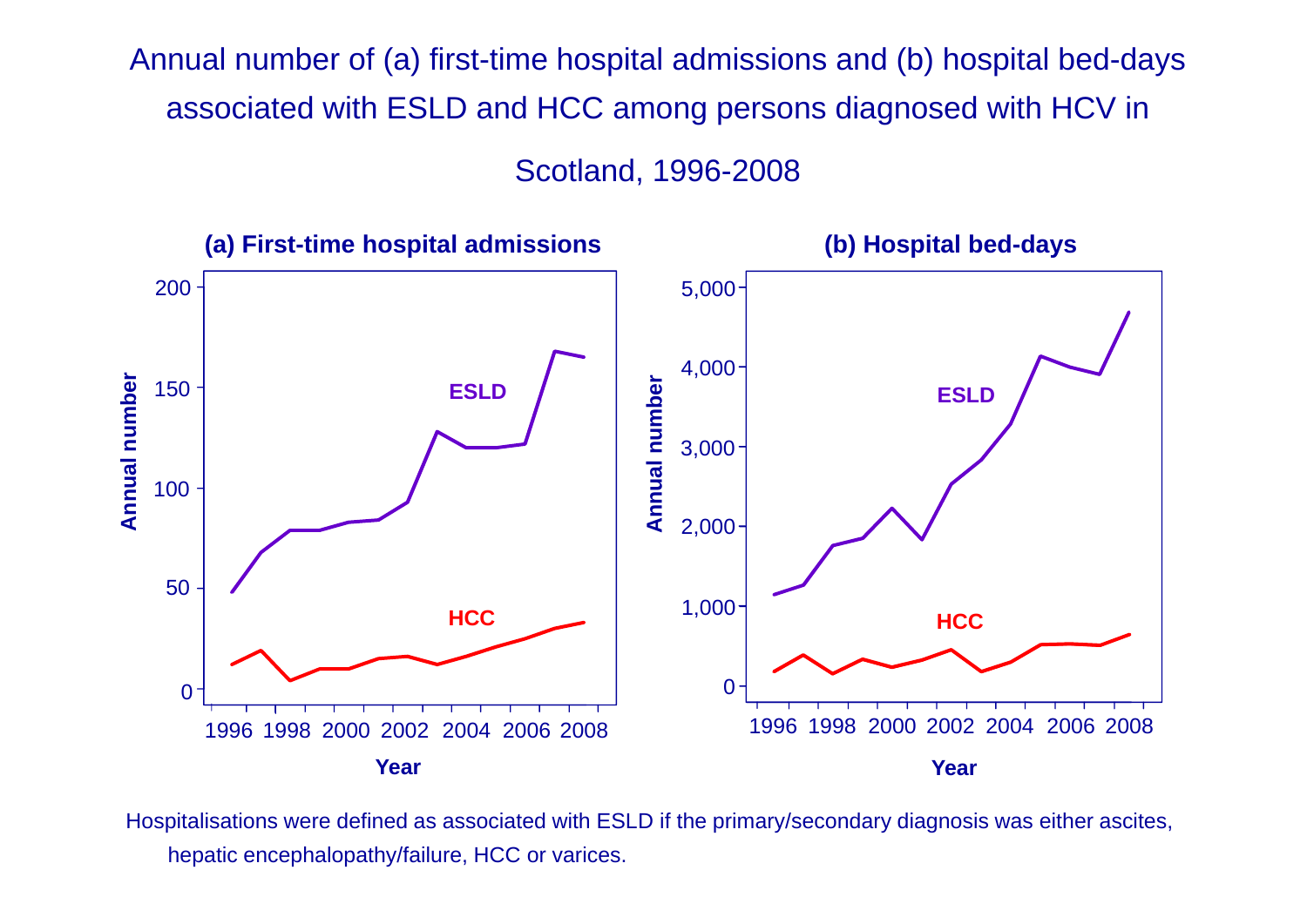# **Critical Result**

**"If 2000 (as opposed to 400 in 2007/8) persons/year received antiviral therapy over the next two decades, 5200 cases of cirrhosis (including 2700 cases of liver failure) would be prevented."**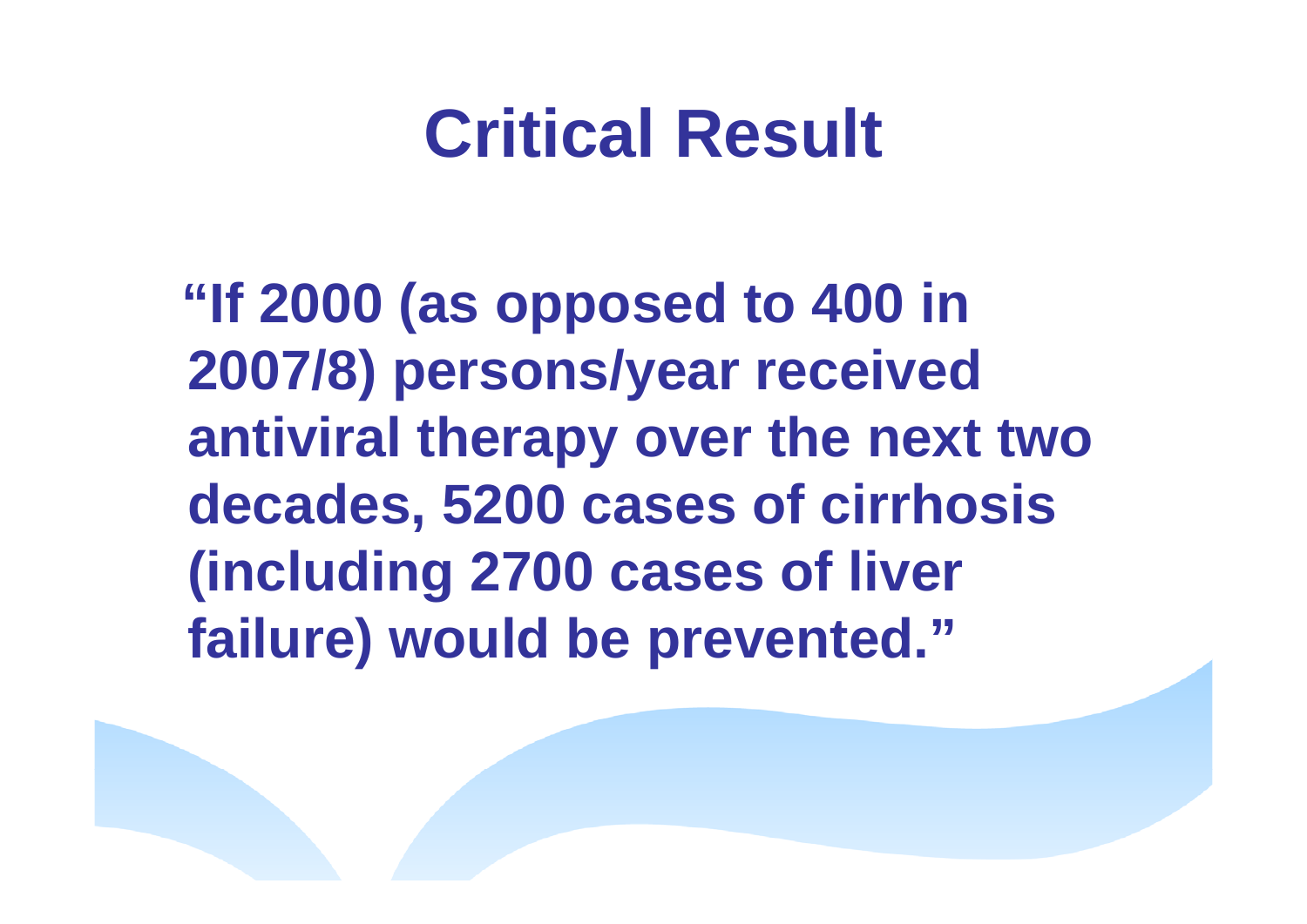# **Screening Strategy**

### **Goals**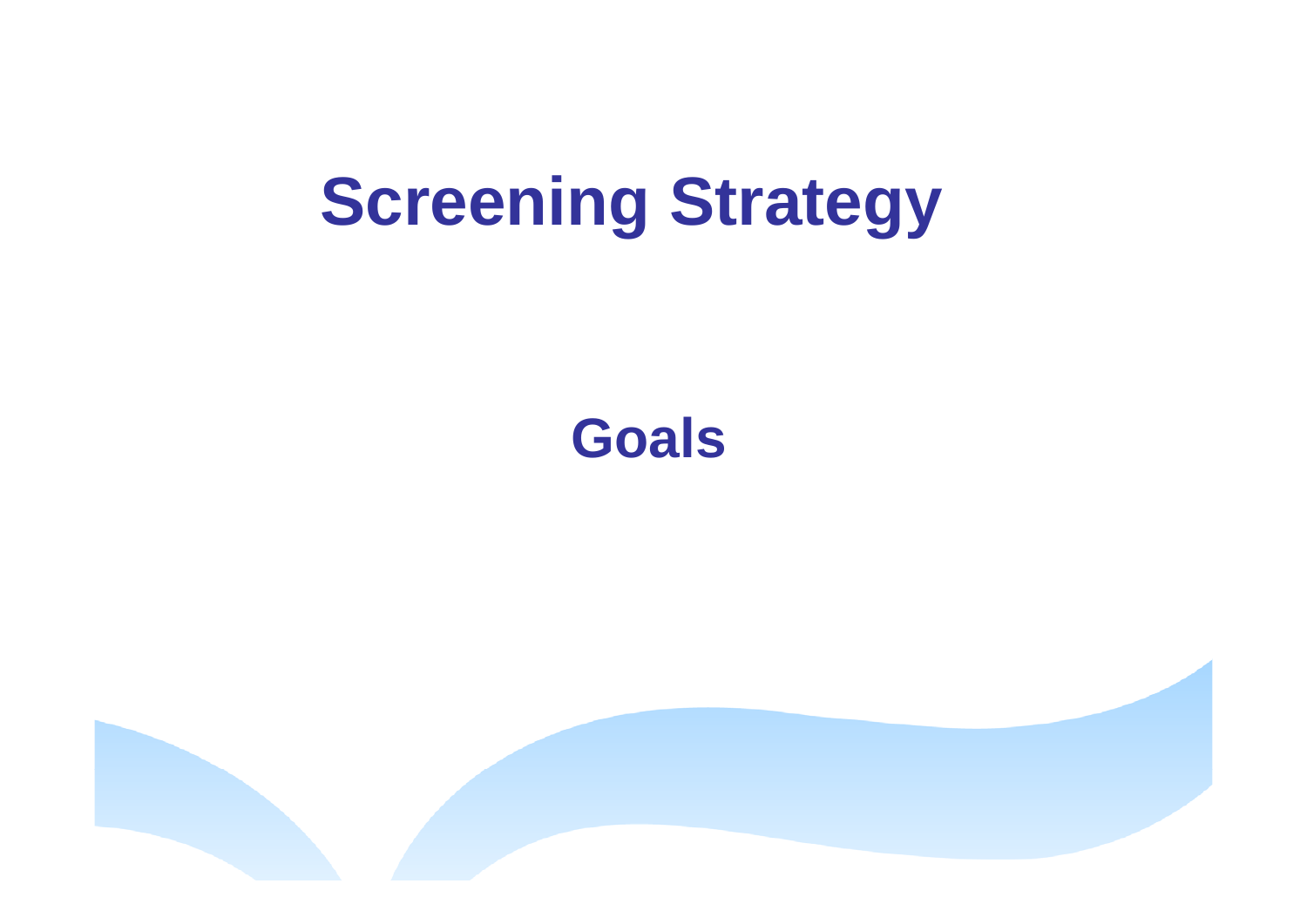## **Hepatitis C Action Plan for Scotland: Aims**

- **To prevent the spread of Hepatitis C, particularly among IDUs.**
- **To diagnose Hepatitis C infected persons, particularly those who would most benefit from treatment.**
- **To ensure that those infected receive optimal treatment, care and support.**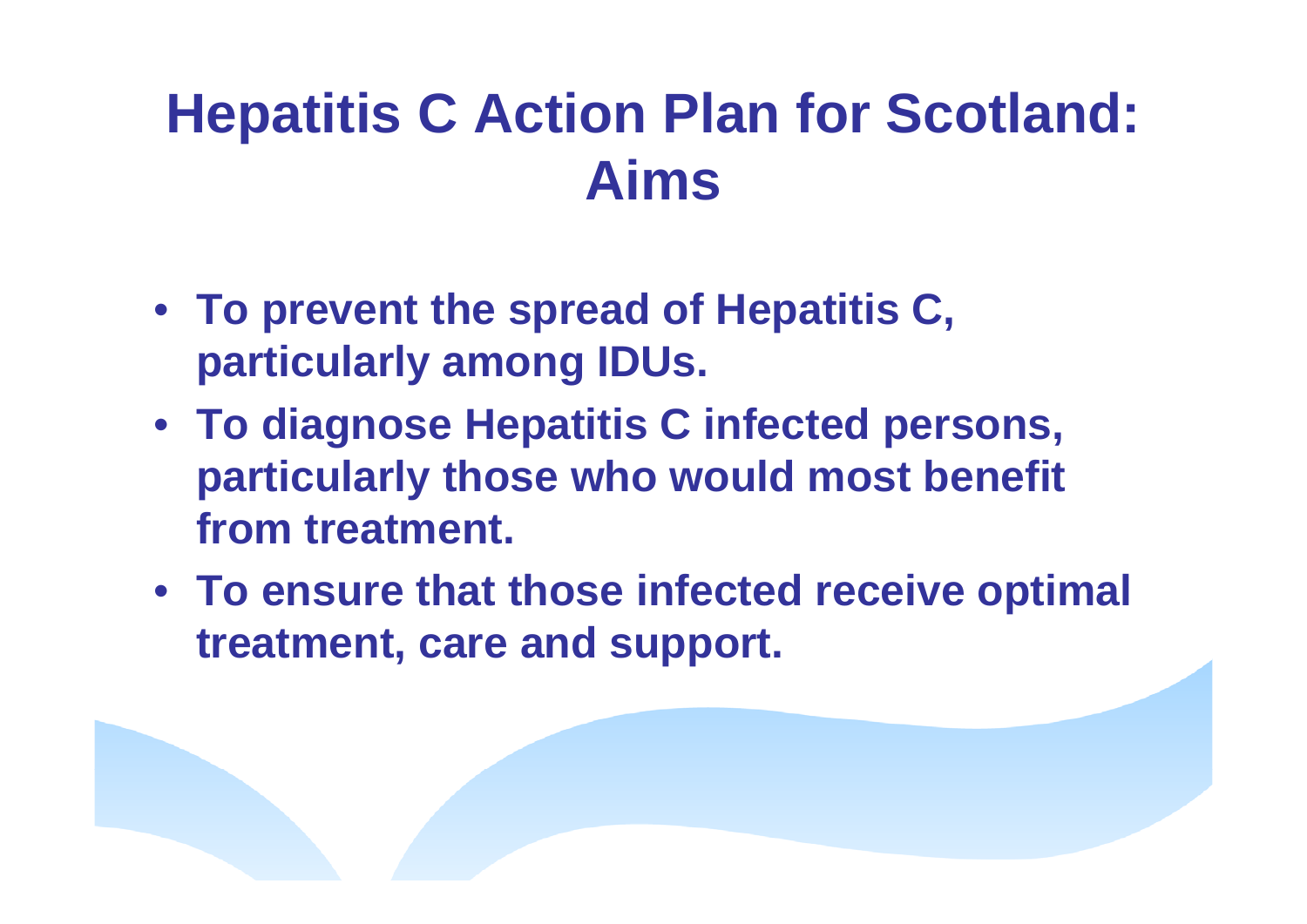# **Screening Programme**

## **Target Population**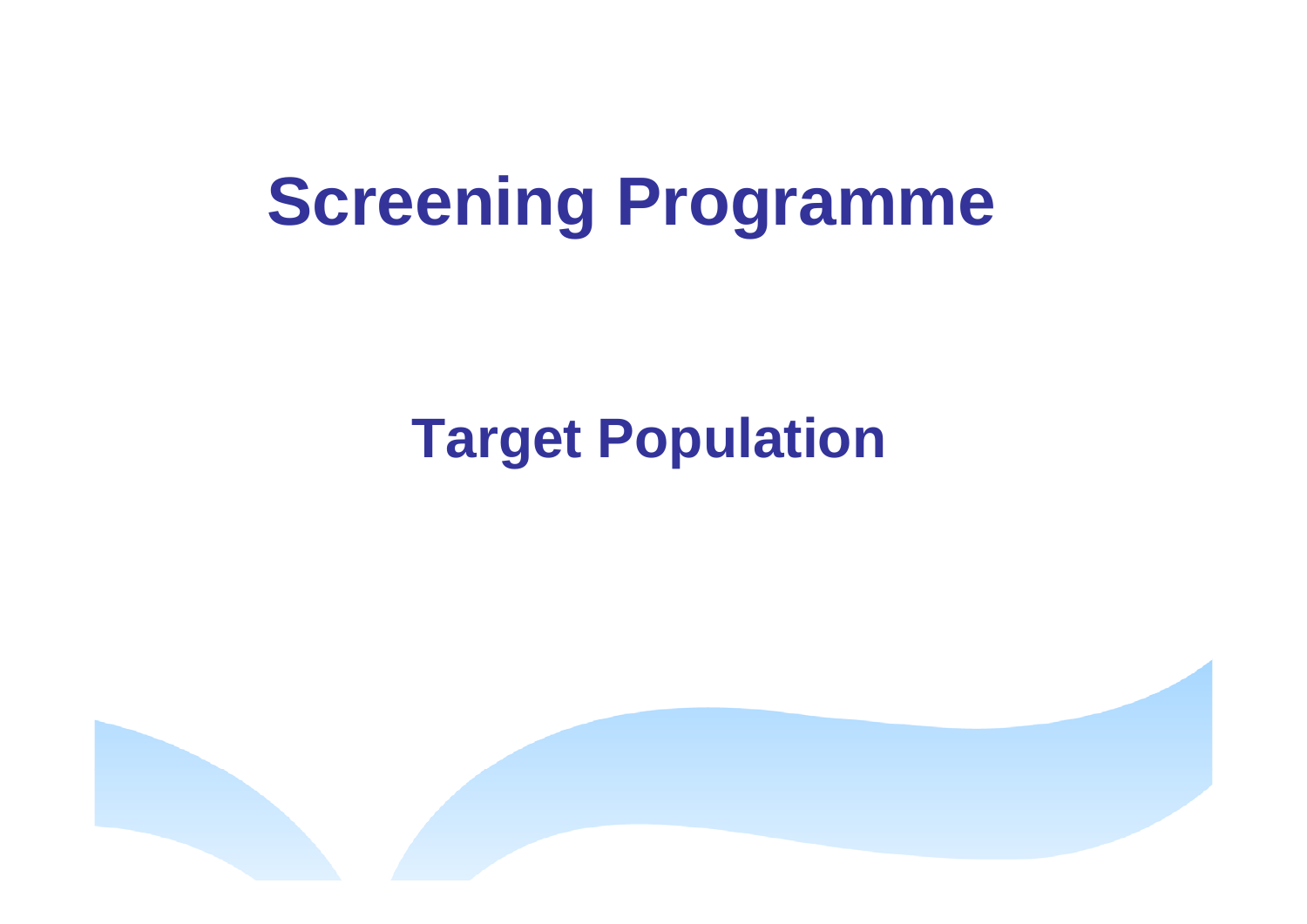### **Scottish Intercollegiate Guidelines Network Hepatitis C Guidance for Testing**

#### **Required Testing**

**The following groups should be tested for HCV:**

- •**blood/tissue donors**
- •**patients on haemodialysis**
- **healthcare workers who intend to pursue a career in a specialty that requires them to perform exposure prone procedures.**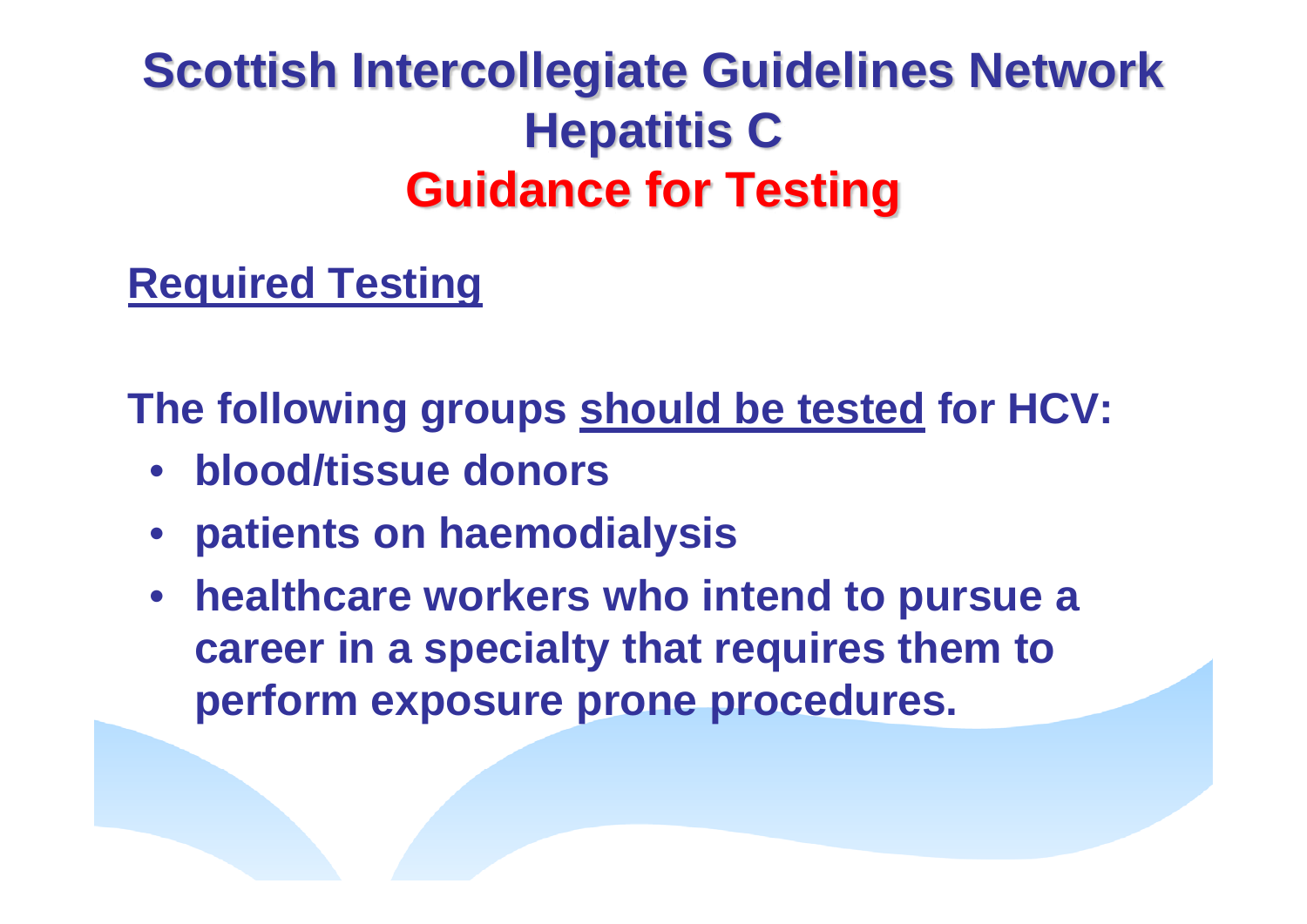### **Scottish Intercollegiate Guidelines Network Hepatitis C (2007) Guidance for Testing**

### **Recommended Testing**

**Anyone with one of the following criteria should be offered an HCV test:**

- **an otherwise unexplained persistently elevated alanine aminotransferase**
- **a history of injecting drug use**
- **a child with an HCV antibody positive mother**
- **HIV positive**
- **recipient of blood clotting factor concentrates prior to 1987**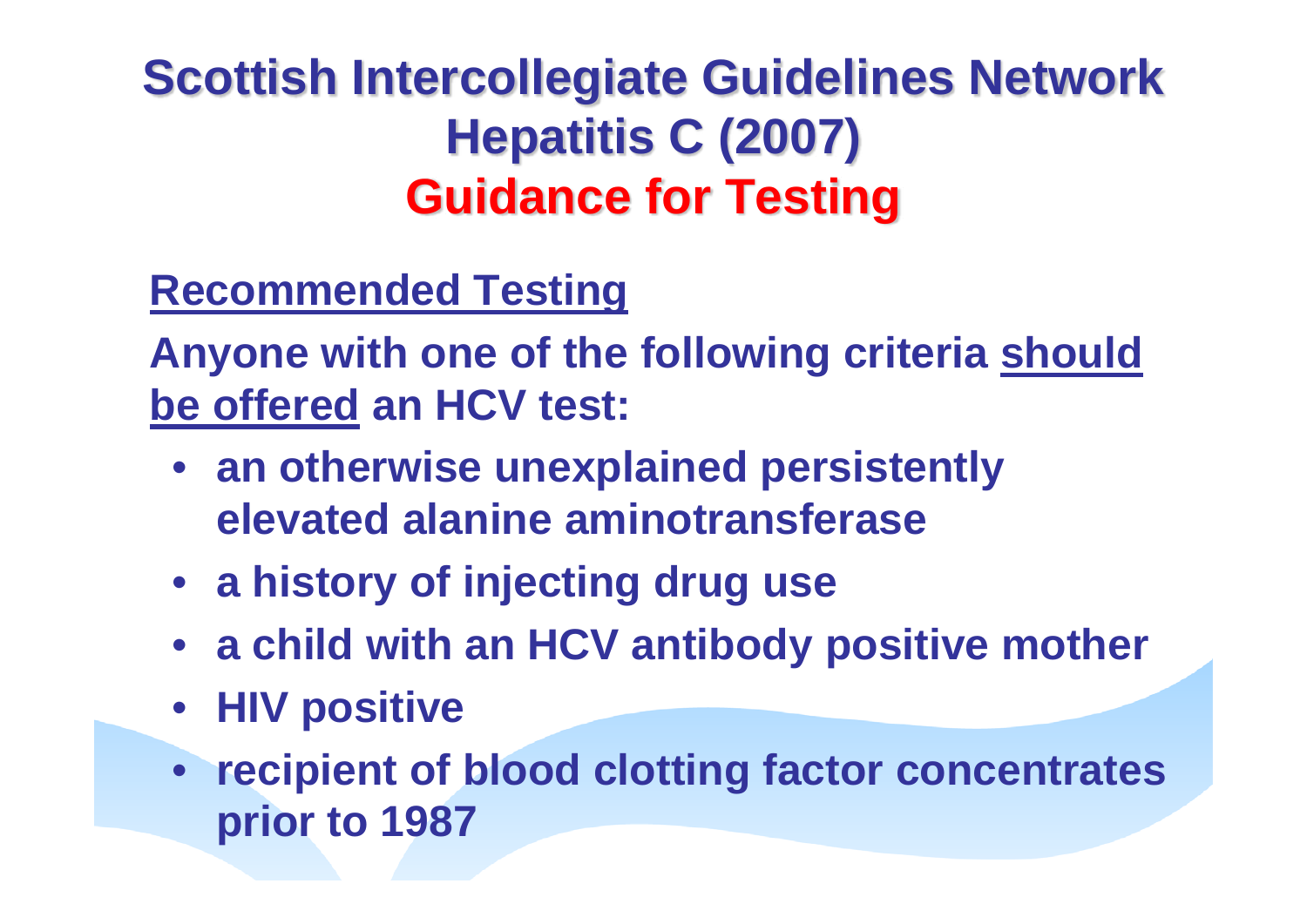### **Scottish Intercollegiate Guidelines Network Hepatitis C (2007) Guidance for Testing**

### **Recommended Testing (contd)**

- **recipient of blood and blood components before September 1991 and organ/tissue transplants in the UK before 1992**
- **a healthcare worker following percutaneous or mucous membrane exposure to blood which is, or is suspected to be, infected with HCV**
- **received medical/dental treatment in a country where HCV is common and infection control may be poor**
- **have had a tattoo or body piercing in circumstances where infection control procedure is suboptimal**
- **had a sexual partner/household contact who is HCV infected.**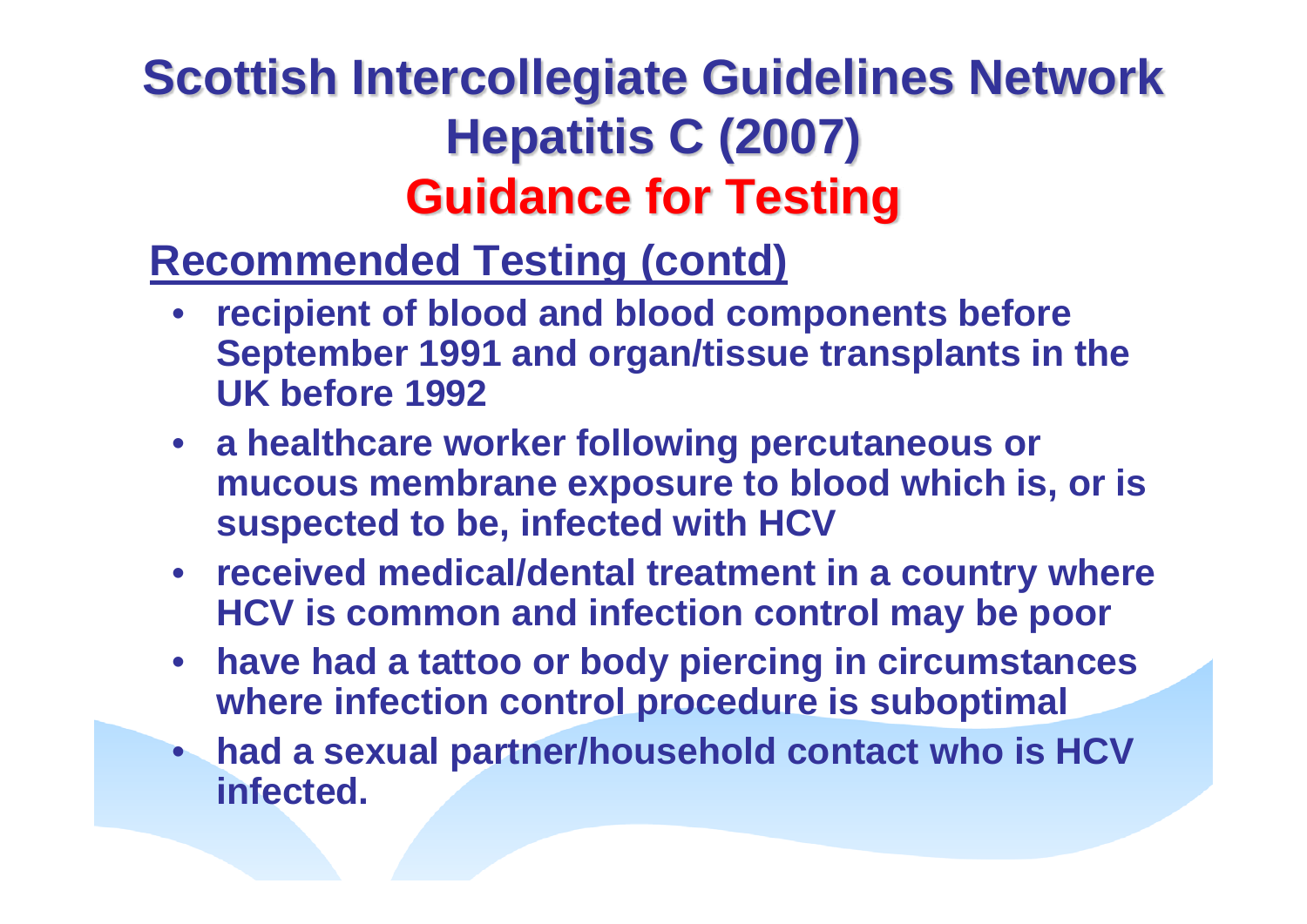# **Screening Programme**

## **Implementation and Identification Process**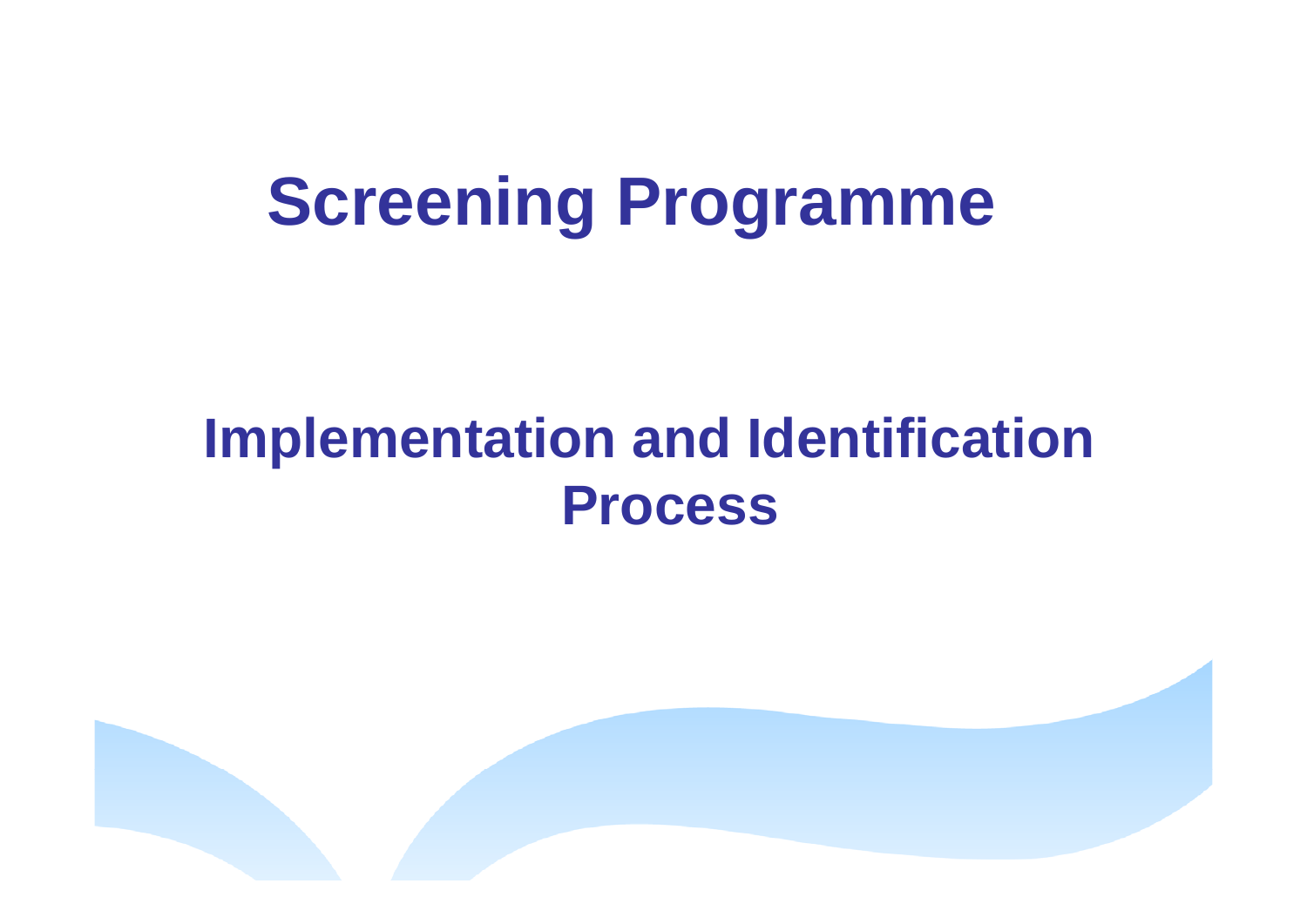## **Phase II Action Plan: Diagnosis**

#### **Issues**

- **Widespread variations in testing practice**
- **The majority of infected persons are undiagnosed**

#### **Actions**

- **Awareness raising campaigns to promote testing**
- **Innovative approaches to improve testing and referral activities by GPs (family doctors) and other community setting practitioners**
- **Establishment of a national Hepatitis C test database**

#### **Outcome (2011)**

• **The great majority of infected people will have been diagnosed**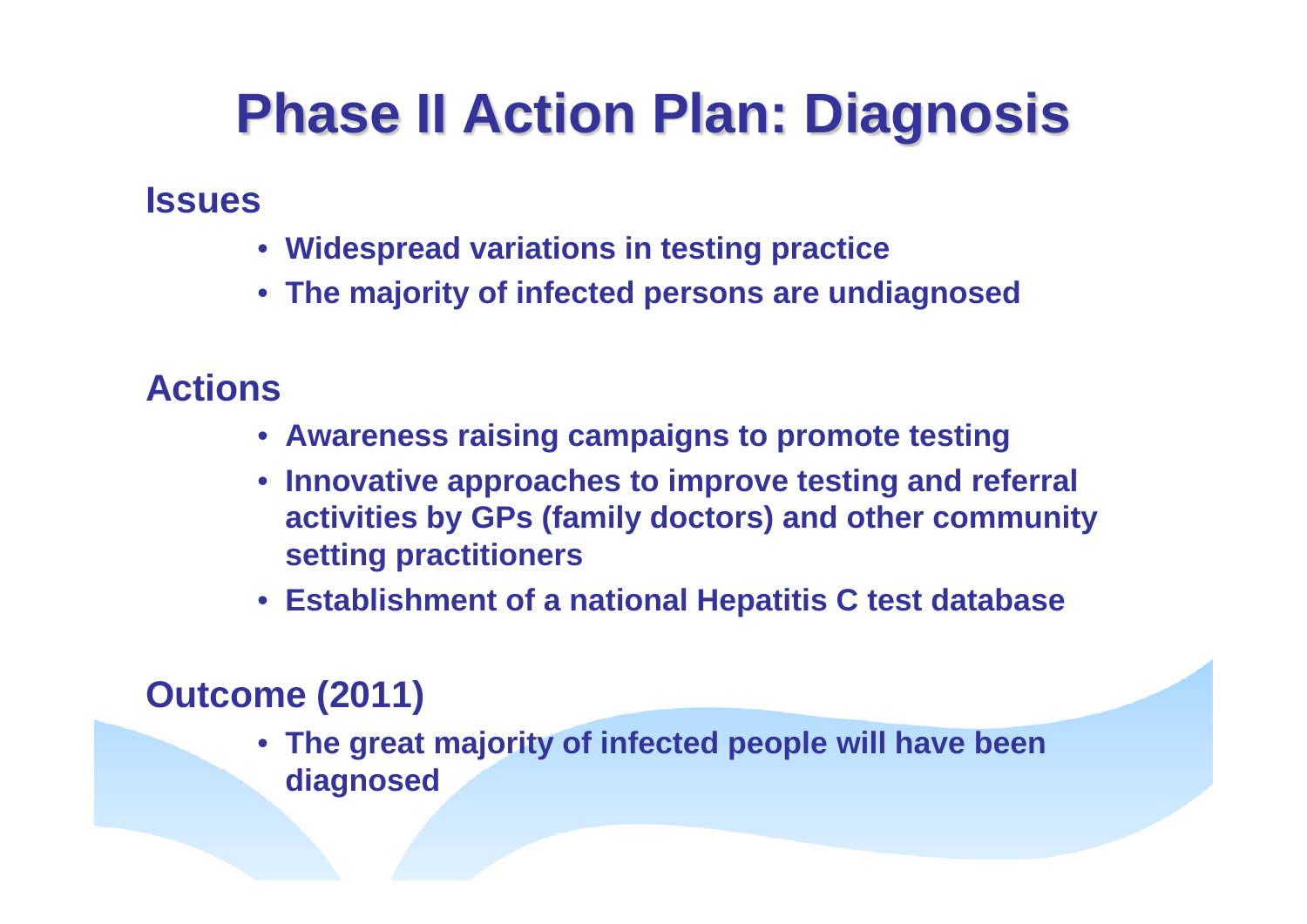## **Phase II Action Plan: Treatment & Care**

#### **Issues**

- **Widespread variations in clinical management and social care practice**
- **Insufficient numbers of infected persons receiving therapy**

#### **Actions**

- **Managed Care Networks for all Health Boards**
- **Development of clinical standards**
- **Initiatives to train the workforce**
- **Services developed to increase numbers treated in community and prison**
- **Development of national clinical database and patient management system**

**Outcome (2011)**

• **At least 1500 treated/yr**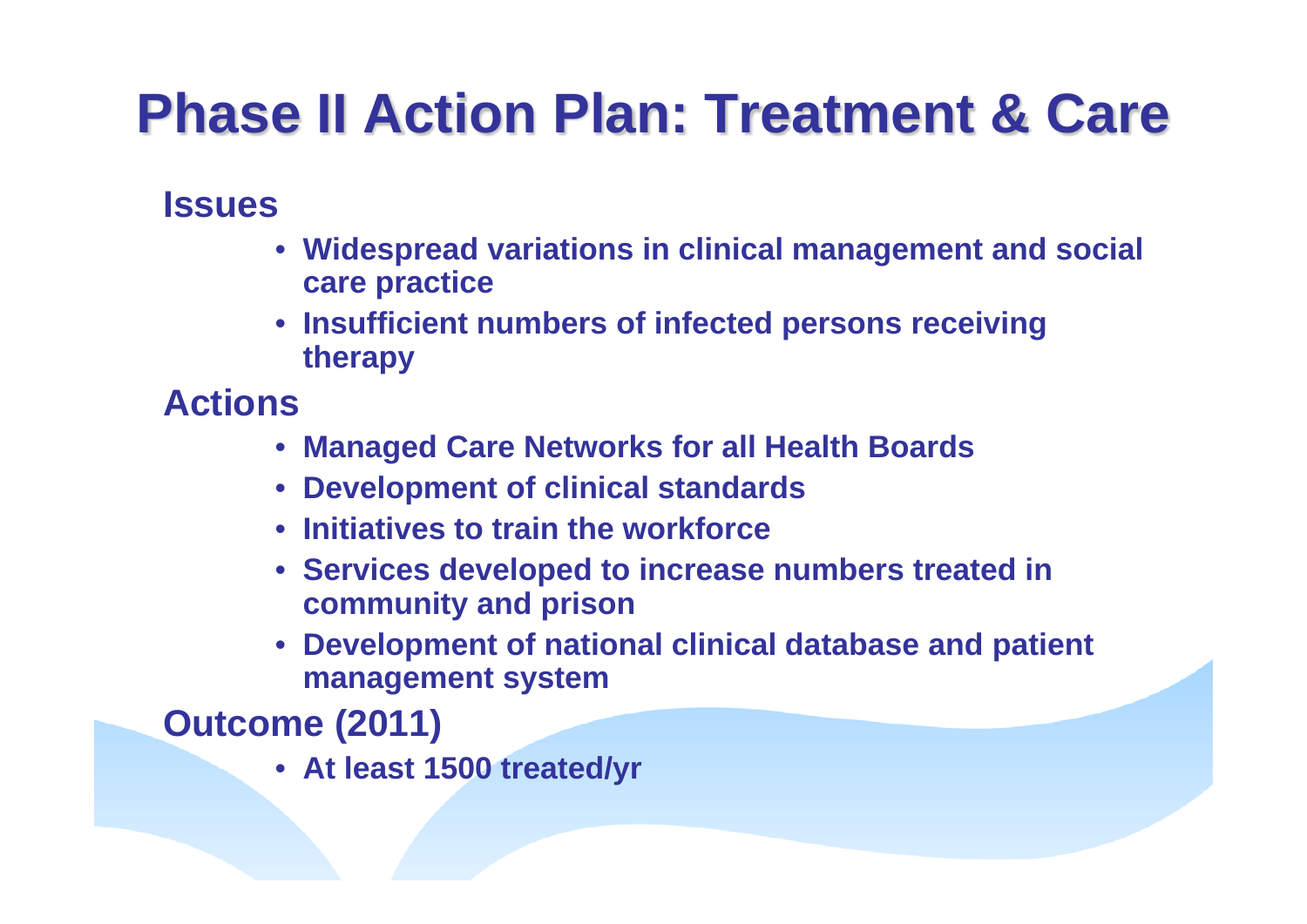# **Screening Programme**

### **Results**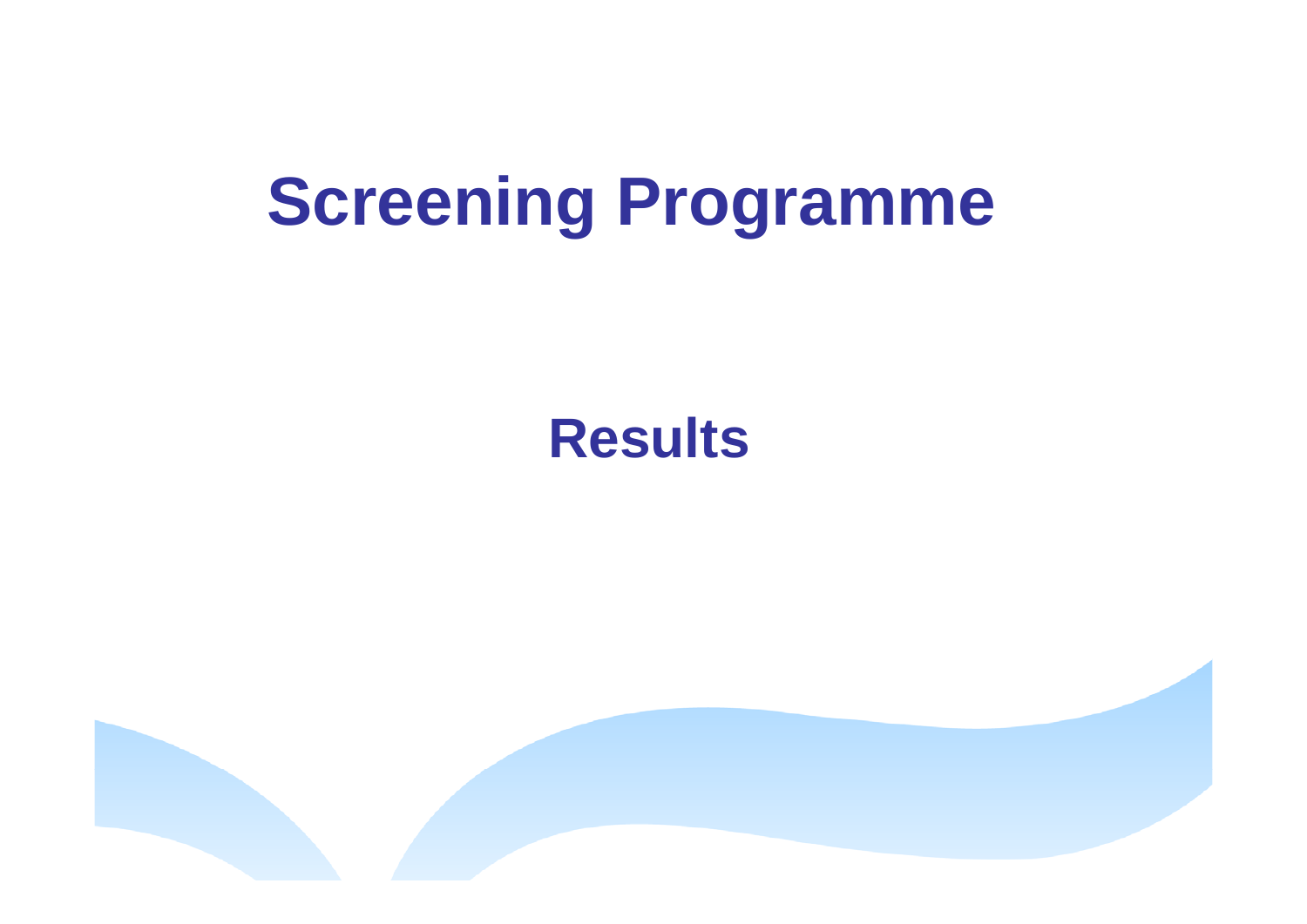Number of people newly diagnosed with HCV in Scotland, by year & quarter of earliest positive specimen**; data to 30 Sept 2009 (N= 26,786)**



**Year of first positive HCV diagnosis**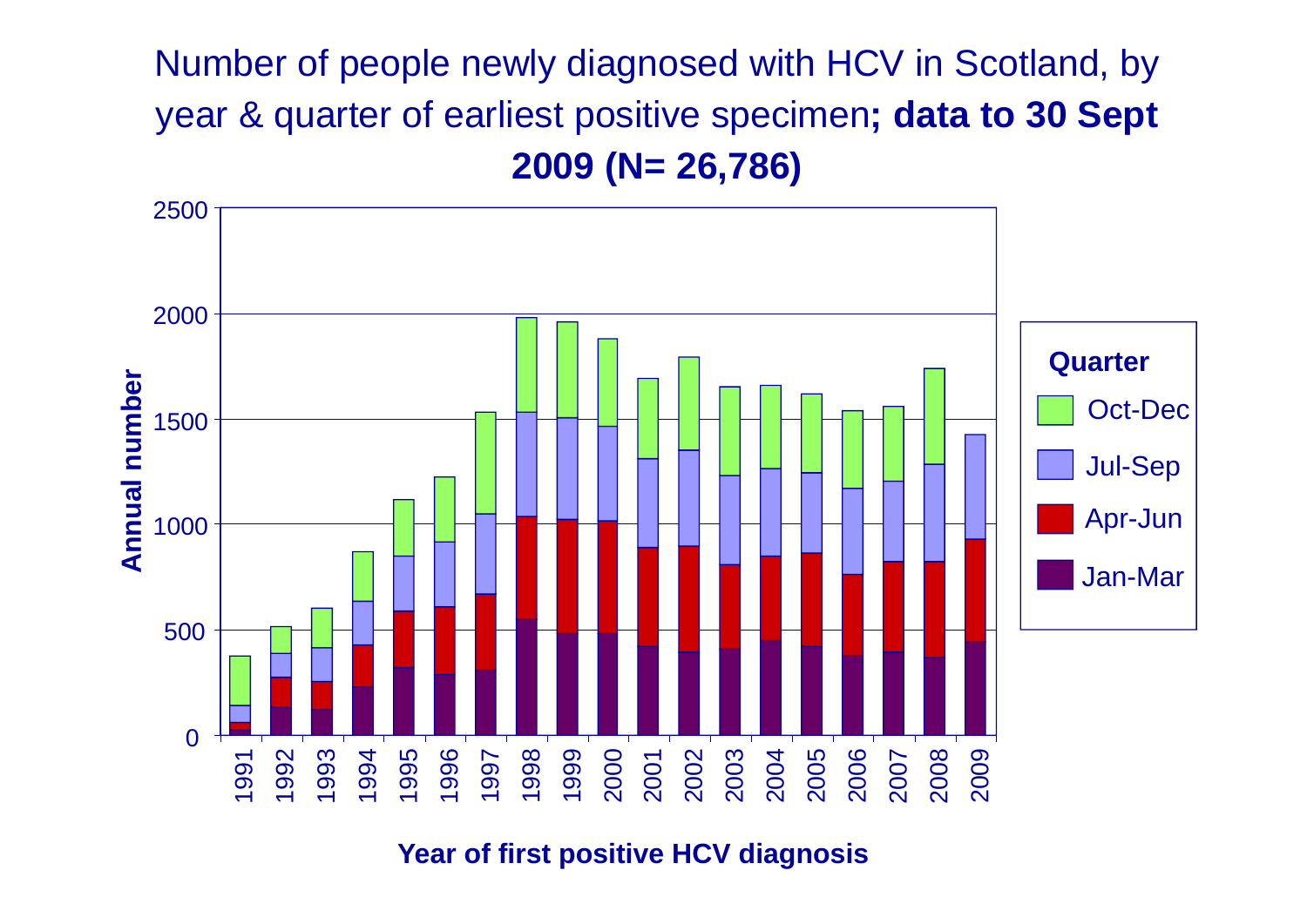## **Costs of screening programme and the follow-up**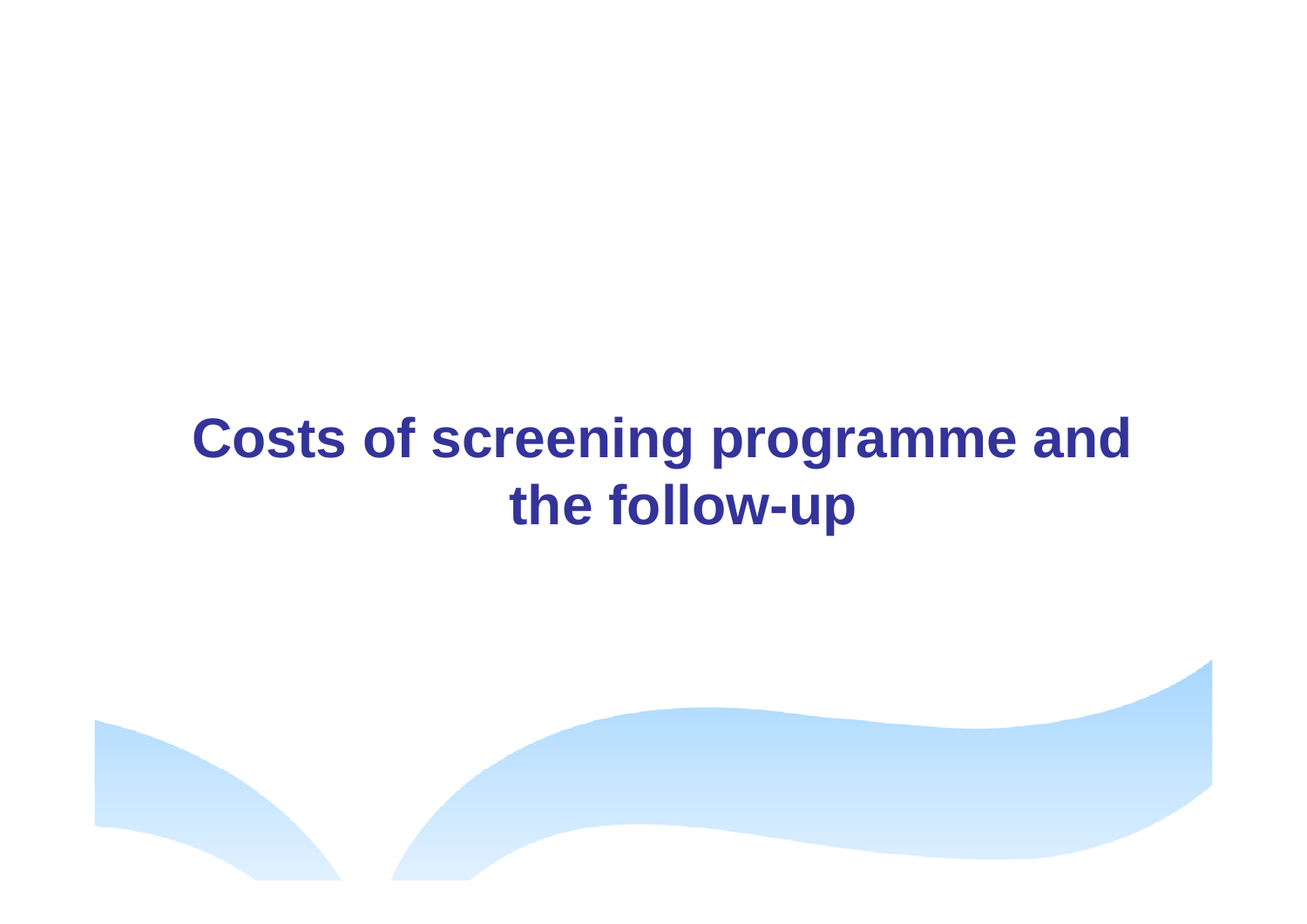### **Scottish Hepatitis C Action Plan: Phase II 2008-2011 Government Investment (£million)**

|                                              | <b>Year 1</b> | <b>Year 2</b> | <b>Year 3</b> | <b>Total</b> |
|----------------------------------------------|---------------|---------------|---------------|--------------|
| Testing, treatment,<br>care and support      | 3.3           | 10.5          | 16.3          | 30.1         |
| <b>Prevention</b>                            | 0.9           | 3.7           | 3.6           | 8.2          |
| Information<br><b>Generating Initiatives</b> | 0.8           | 1.5           | 1.0           | 3.3          |
| <b>Co-ordination</b>                         | 0.6           | 0.5           | 0.5           | 1.6          |
|                                              |               |               |               |              |
| <b>Total</b>                                 | 5.6           | 16.2          | 21.4          | 43.2         |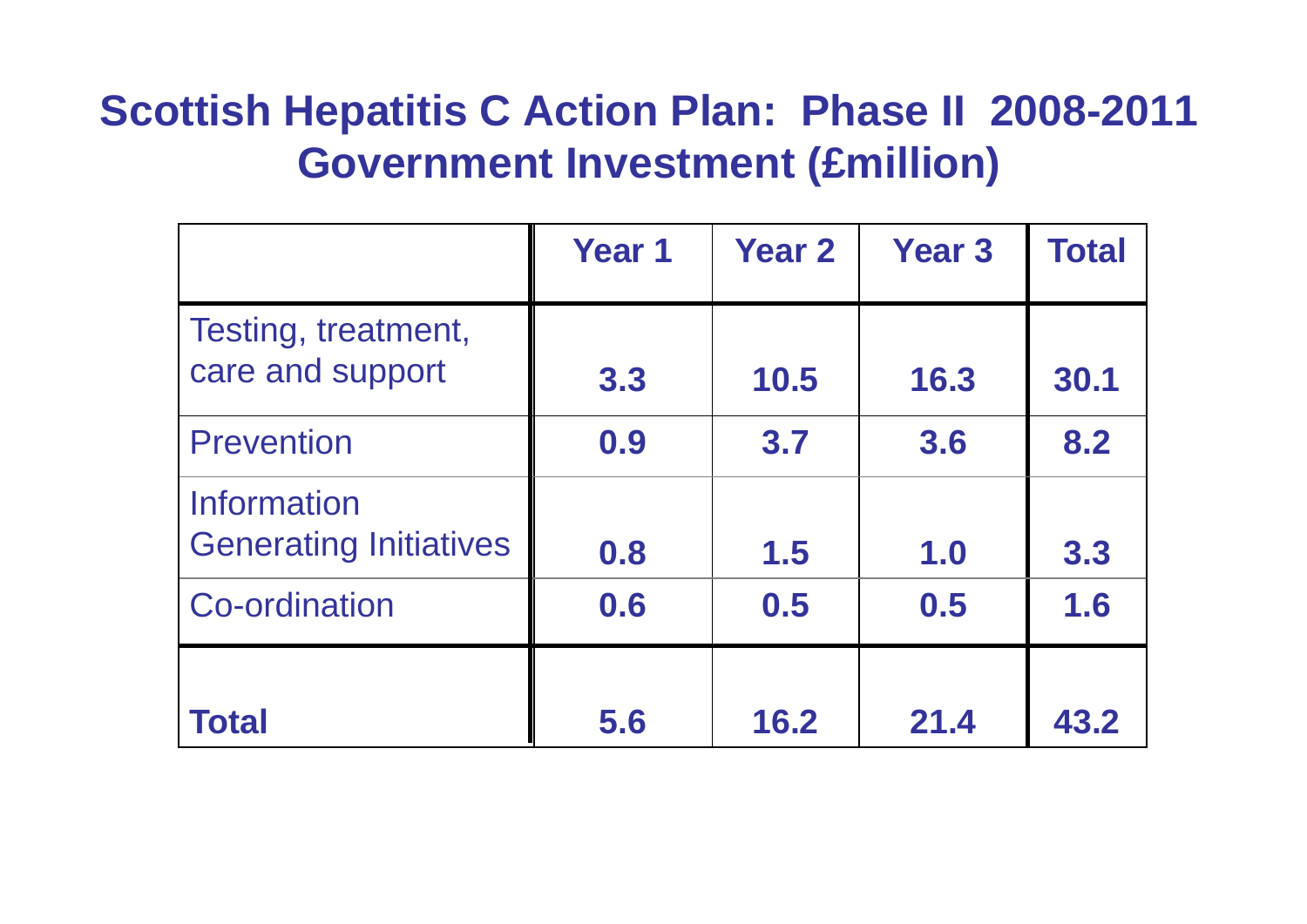# **Treatment strategies**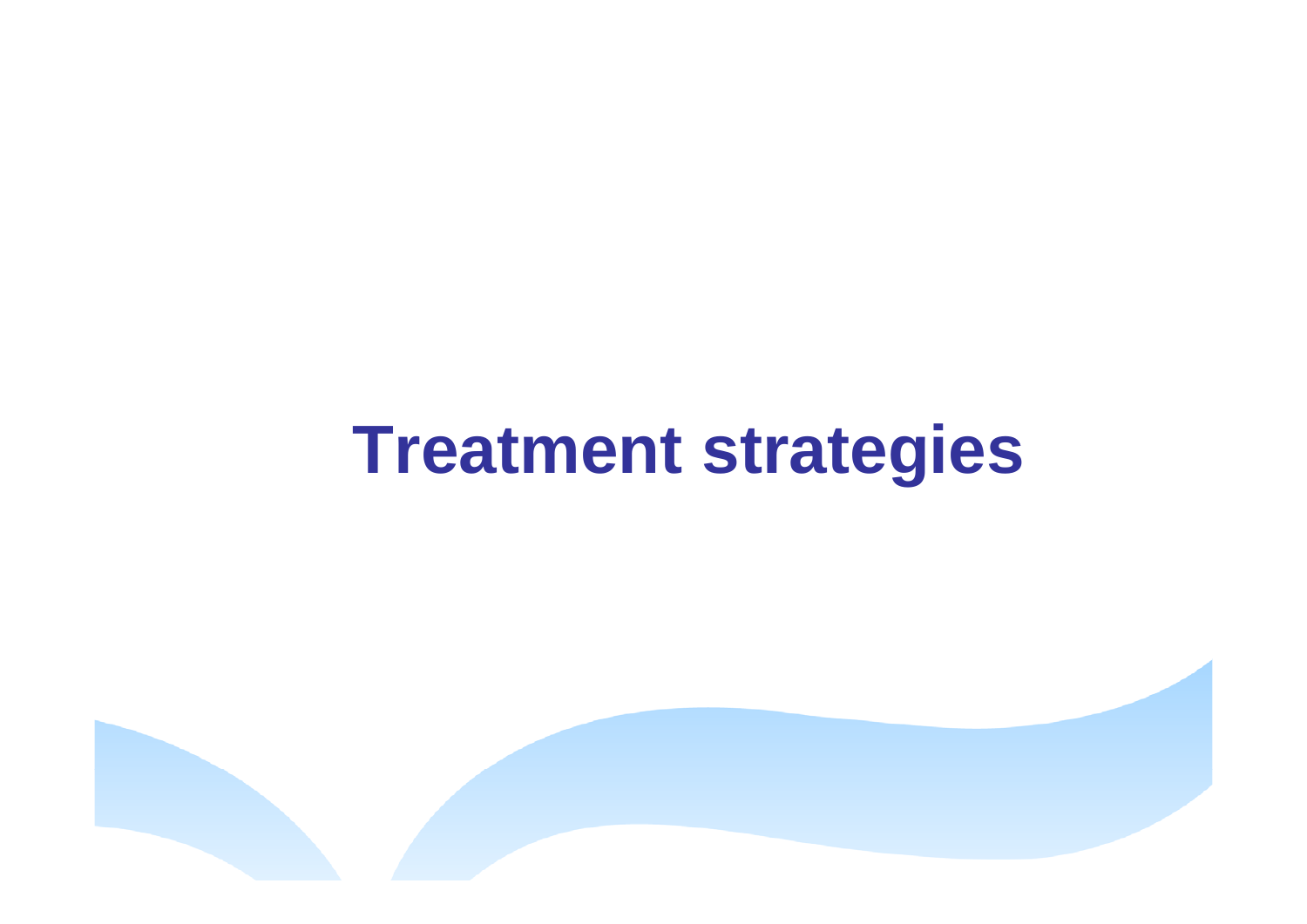## **Hepatitis C: Treatment**

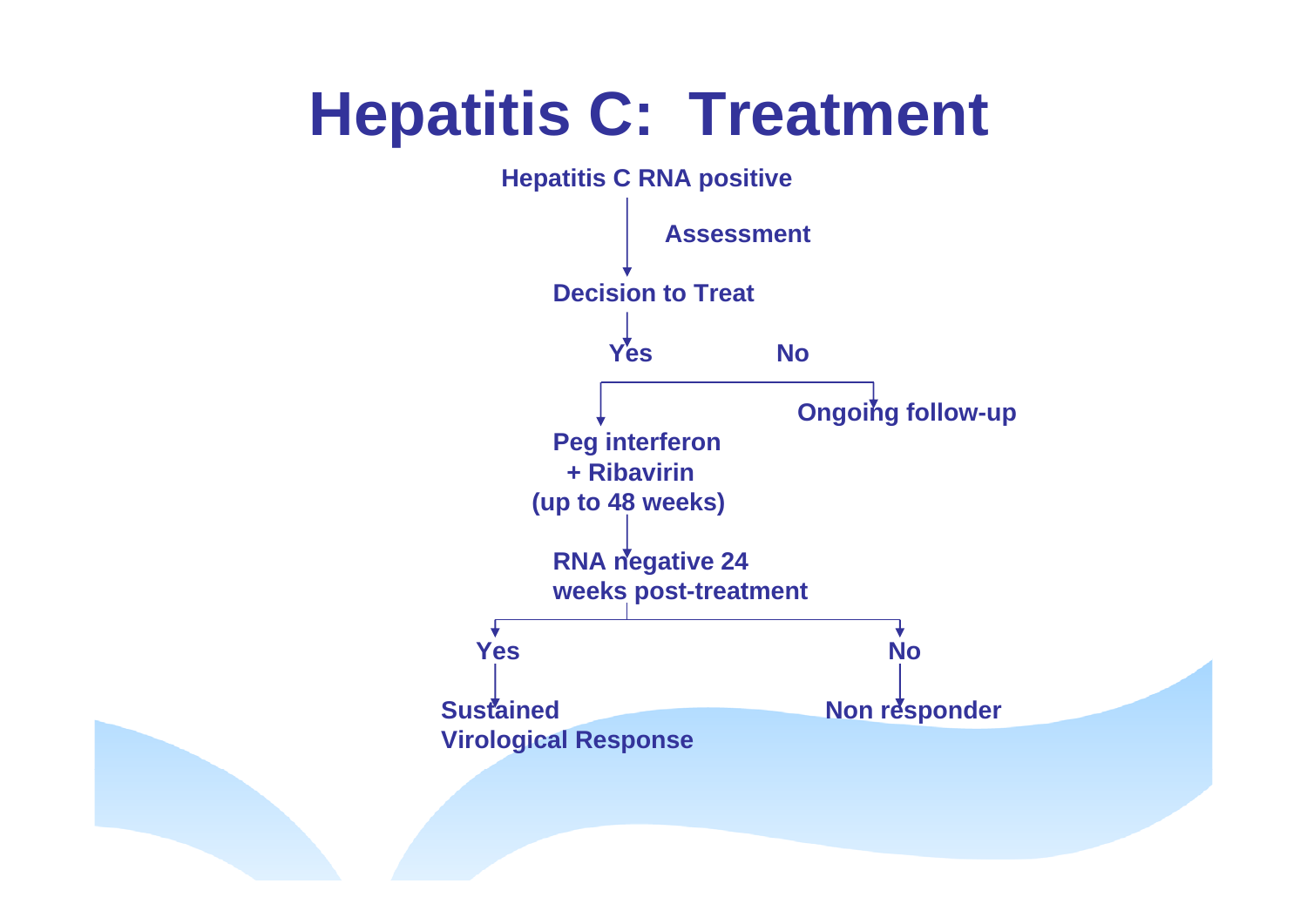# **Impact of the screening strategy on the health care system**

- **Too early to say**
- **However, traditional medical model to diagnosis is being challenged through the promotion of testing in**
	- **Mosques**
	- **Drug treatment/harm reduction settings**
	- **Pharmacies**